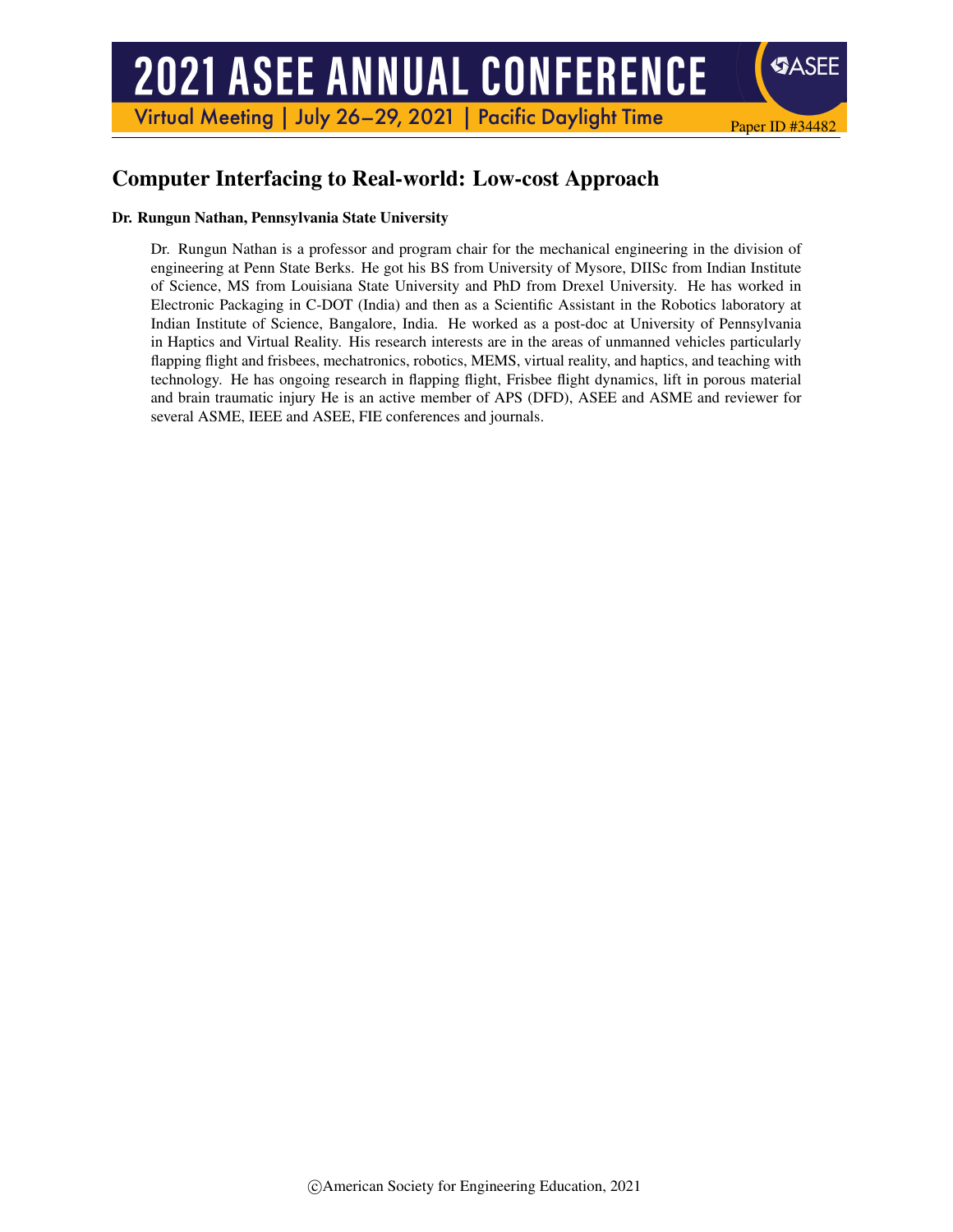## **Computer Interfacing to Real world: A Low-Cost Approach**

#### Abstract

*This paper is about how to interface the real world to a computer. Using a low-cost multifunctional Data Acquisition (DAQ) Box with analog in/out (AIO), digital in/out (DIO), and counter, various experiments are designed to introduce several important aspects of computer interface to sensors and actuators. Fifth semester students take EMET 230 as a required course during an eight-semester BS EMET degree program.*

#### 1. Introduction

Today, microcontrollers and computers have changed the way humans interact with the mechanized and automated world. Almost every common appliance such as cars, vending machines, washing machines, and dishwashers incorporate a computing system. Information is gathered by sensors and processed by computers or microcontrollers to enable a system response through actuators as shown in Figure 1. Many purely mechanical systems have been replaced by electromechanical systems. For example, encoders now replace the speedometer and odometer worm, wheel, and cable systems. Electric motors with gearboxes replace four bar mechanisms or geared mechanisms in car window openers. Batteries and electric motors replace the coiled spring for energy sources in wristwatches. The previous mechanical systems were simpler and more easily visible while some of the newer technology replacing them may not be as visible. There is a need for the engineering students to become aware of how the replacement technology works by interfacing and interacting with them.



Figure 1: A simple sense, process, react loop.

Using sensors and sensor data in engineering classrooms has become increasingly beneficial for engineering education. As pointed out in a paper by Arsenault, et. al., hands on, sensors and sensor data motivates students to pursue science and engineering disciplines as well as associated career paths [1]. Lessons in the classroom quickly become more interesting [2] and engaging [3].

Current students are generally not tinkerers like many engineering students of the past and lack a deeper appreciation for these devices. In addition, the industry approach of replacing instead of repairing has only exacerbated the problem. While there is tremendous attention from both academia and industry in these devices and machines, there is a general time lag in bringing these technologies to the classroom. The high costs of laboratory equipment and the short life span of the equipment hold back many engineering and technology programs from offering courses in these areas. To overcome the cost and constant need for upgrades, the author designed a course titled "Computerized Input-Output." The course introduces students to the exciting world of interfacing sensors and devices to a computer and programming them to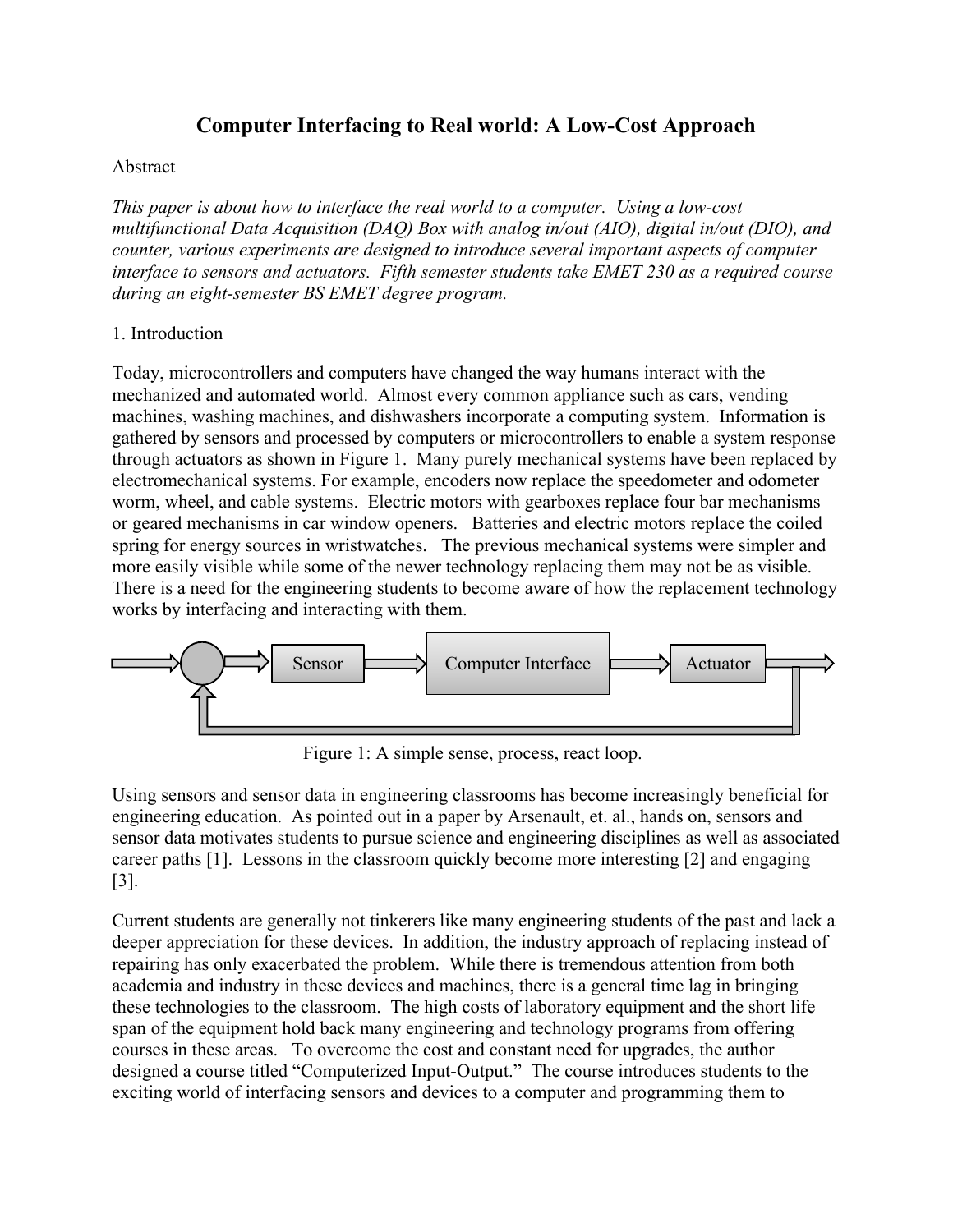exhibit intelligence, while learning about sensors, measurements, programming, Graphical User Interfaces (GUI), and other important skills that are desirable in the modern industry. A Data Acquisition (DAQ) box is used to interface the world to a computer via sensors and actuators. A low cost DAQ, National Instruments [NI USB-6001,](https://www.ni.com/en-us/landing/low-cost-daq.html?cid=Paid_Search-a240Z0000045OsrQAE-Consideration-Google_Low_Cost_DAQ_PartNumbers) is required equipment for each student, instead of an equally-priced textbook. Penn State University (PSU) license permits an install option for students to use  $LabVIEW^M (LV)$  on their own computers for educational purposes only. In addition, the DAQ is used in subsequent semesters for other classes, adding value to the student investment. Hopefully, the students will use this equipment to experiment and tinker outside the class, adding valuable hands-on experience that many students lack.

This paper presents the syllabus and topics selected. The paper will discuss the development of some of the exercises and projects used in the class. These activities develop student's interest in hands-on experience which may lead to experimentation outside the classroom. This approach also proved very helpful when all classes were held virtually online due to the COVID-19 pandemic. The author hopes that this information will help faculty and staff from other institutions take a similar approach to measurements, DAQ, and experimentation in order to help students learn about computer interface, programming, and GUI development.

#### 2. Syllabus

This course is offered at several campuses in PSU as part of the BS in EMET degree program. A faculty curricular committee with two representatives from each of the four (now five) campuses meets once a month to discuss curricular changes, assessment, etc. as related to the BS in EMET program. The committee considered a major curriculum revision, and as part of this revision, the committee felt a need for a course that would introduce students to programming, flow charts, sensors, and interfacing with computers. The author of this paper took it upon himself to develop the course outline, which was approved by the committee. The developed syllabus is presented in Appendix A. The syllabus went through several iterations before it was finalized. The topics are listed below with some explanation for the choices.

- Introduction to input/output  $(i/\sigma)$  and computer interface at a block diagram level
	- $\circ$  User friendliness has really helped the plug & play interface mature to the point that most people (students included) never have to think about the inner workings. Therefore, students need to be educated about the basics of what else goes on behind the scenes in computer interfaces. This topic discusses the basics of how plug  $\&$  play works and the modules, software, or firmware along with drivers that contribute to achieving exposing students to the inner workings. The instructor has freedom to pick any specific interface to discuss in the class.
- Properties of signals. Analog vs. digital. Types of linearity. Basic idea of digitization (frequency, sampling, windowing), significant figures, rounding, truncation, resolution, accuracy, precision, Error in measurement, Calibration etc. Basic statistics of data.
	- o Any interface to a microcontroller or computer has to deal with signals. The topics involve properties of signals and analog vs. digital signals. Some of the important aspects of acquiring the signals like frequency, sampling, resolution, digitizing with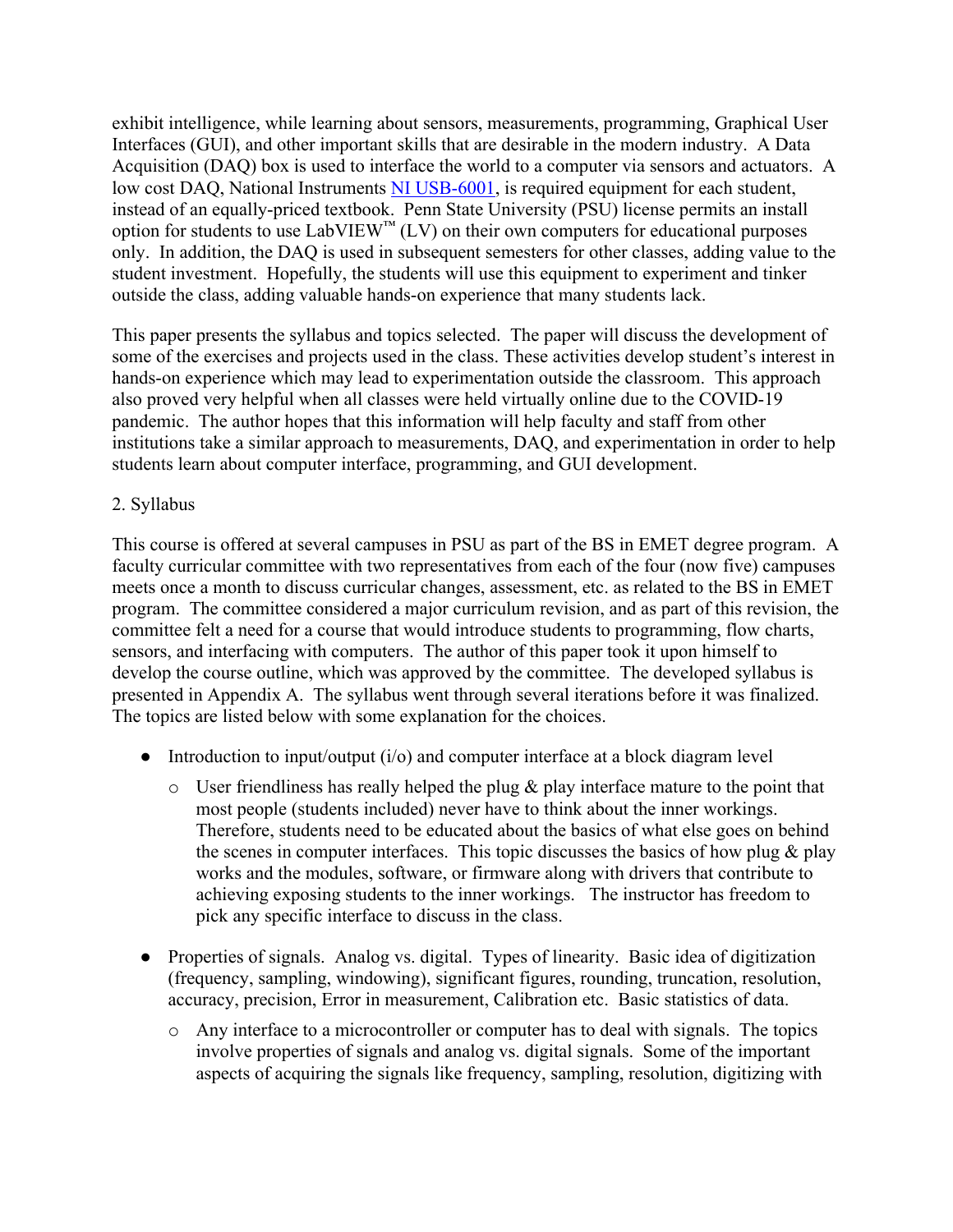varying number of bits are also introduced. The importance of calibration is also introduced with examples.

- Components of a typical computerized i/o systems. Input vs output. Types of inputs and outputs along with their differences. Use of several commercial DAQ boards to discuss how inputs and outputs are handled.
	- o Here the focus is on commercial DAQ boxes. Before designing this course, the faculty found that students struggled with selection of DAQs for their Capstone Design Projects, which the author co-taught for several years. We also found that students generally tended to avoid DAQ for their Capstone Design Projects. As mentioned, the students use NI USB 6001 (previously NI USB 6008) as the DAQ for this class. They are required to compare and report on pros and cons for up to four different DAQs from different manufacturers. After this introduction, the number of capstone design projects that used DAQ increased.
- Basic programming blocks and structures used in various computer i/o systems software. For example: sequential structure, for and while loops, decision structures (e.g., like if, if then else, switch, case) Boolean logic. Designing modules for common tasks. Demonstration of these techniques using commercial software LV.
	- o These topics are the basics for any programming language. LV is used to teach programming in this course. DAQ along with sensors are also used at various stages along with actuators. Students are introduced to graphs for presenting data, and experiments for calibration are introduced.
- Steps in input/output setup, configuring, processing, and closing.
	- o These topics start with extracting appropriate information from data sheet of the DAQ and understanding its significance. Next information from data sheets of sensors and actuators are extracted and discussed. The discussion helps students understand what to look for to be able to interface the DAQ, sensor and actuator to build a working system. The discussion also assists the setting parameters in the software that the students will have to develop.
	- o These topics delve further into the details of what is required to be understood from a data sheet of the DAQ along with the sensor or actuator information. How to relate the information to enable the development of the hardware and associated software to get a working system.
- Graphics user interface principles in general.
	- $\circ$  Given that LV is a visual programming language, faculty found it necessary and important to talk about user interfaces in general and how to incorporate some of the basics of user interface in the programs that were developed in the class.

#### 3. Learning outcomes

The learning outcomes of this course are listed below.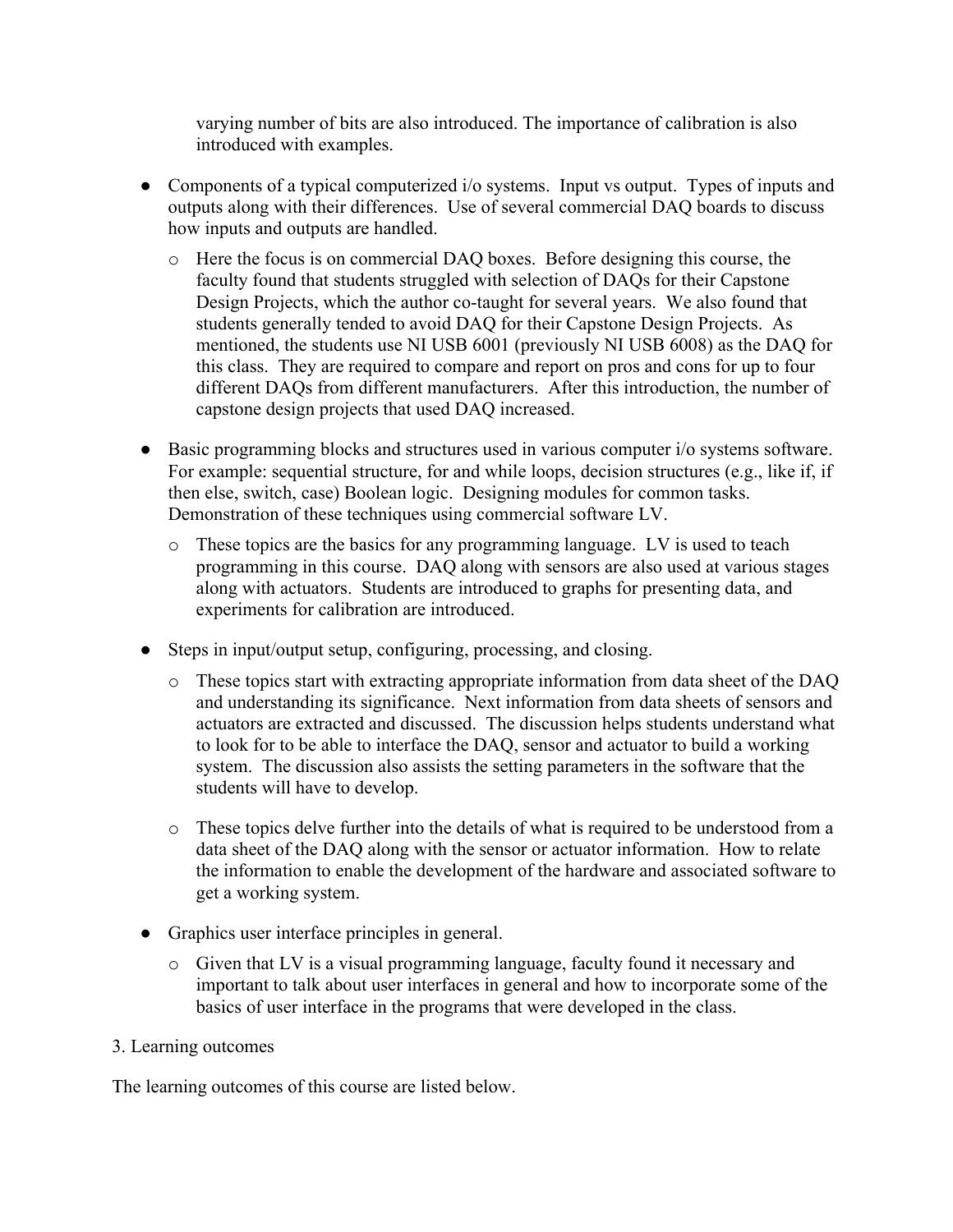- Draw a block diagram of a computerized input-output system.
	- o For technology (and engineering) students a very important skill would be the ability to draw a block diagram of any system they are working or learning about. The students are given several examples to practice.
- Differentiate between analog and digital signals.
	- o With the advent of extensive use of computers (& microcontrollers) the differences in analog and digital signals have become very important. Understanding the difference helped the students pick appropriate tools to handle them.
- Describe digitization, sampling and their effects on signals acquired.
	- o As the use of computers (& microcontrollers) has increased, so has the need for students to understand the importance of digitization, sampling, and its impact on signals. Students are given examples to understand the importance of these concepts in handling signals.
- Use LV to acquire a signal, process it, and present the data in a technical way using graph, equations, etc.
	- $\circ$  This outcome addresses one of the key aspects of this course: the use of LV to acquire, process, and present the data/signal for various audiences.
- Utilize several programming structures like for and while loops, case structures, basic logics etc. to build DAQ software.
	- o Introduction of the basic elements of any modern programming language is addressed by this outcome, and LV is used to introduce the concepts. Students were required to draw flowcharts so the algorithm and logic behind the programs they developed are easily explained and documented.
- Be cognizant of Graphical User Interface (GUI)
	- o A key concept of visual interfaces is the GUI. Students are made aware of basic GUI principles, and discussion is done with several examples during class, homework, and projects.
- Be able to integrate a sensor, an actuator, and an indicator using DAQ and LV.
	- o One of the goals of this course is to bring together the integration of sensor, actuator, and indicator. Several of the experiments in the course highlight this aspect.

#### 4. Class format

The course EMET-230 is a 3-credit course that meets twice a week. Each meeting time is two hours long for a total of 4 hours/week. This longer time permits for the integration of experiments with lectures in the classroom. The class is held in a computer room with a maximum seating of 30 seats. LV™, NiMAX (measurement and automation explorer), and DAQmx<sup>™</sup> are installed on all computers in the classroom and there is table space for working with hardware. The author worked with National Instruments (NI) to acquire the DAQ hardware at a discounted price. The department bought the necessary number of DAQ boxes before classes commence in the fall semester. Each student is required to buy the hardware for the class with substantial discounts provided by the University. The sensors, actuators, and other required hardware is provided by the University for each student in class as required. In Fall 2020, during the pandemic, a local vendor was used to create a kit that was also bought by the students and was subsequently used in Spring 2021. Appendix B lists the items that were included in this kit.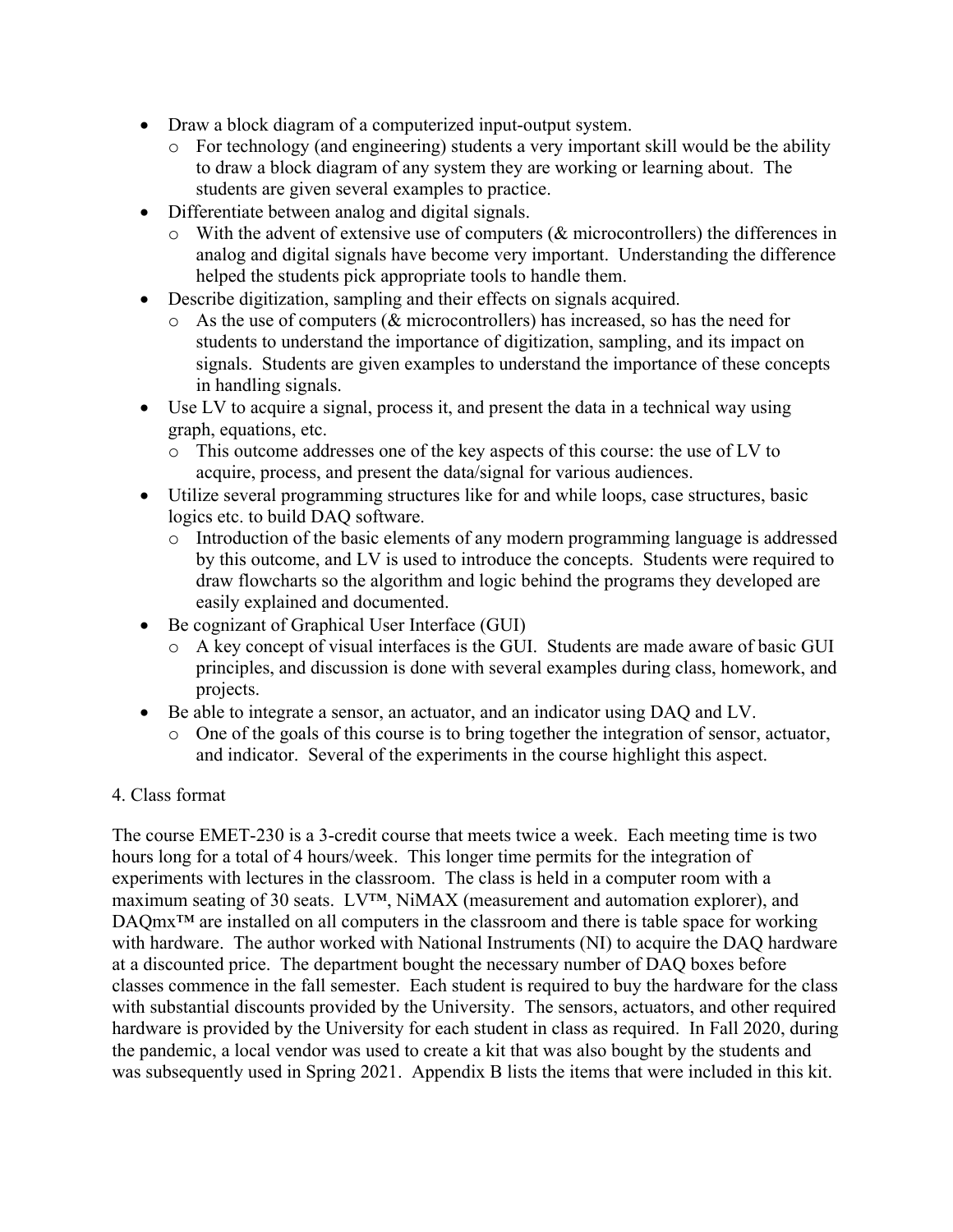Each class is broken down into two one-hour blocks. Depending on the topic most classes begin with an introduction to a new topic in the first hour, followed by implementing LV and is generally then followed by a hands-on experiment in the second hour. Some experiments run for two or three class periods and are broken into manageable parts. Students are always required to submit a report for each experiment and upload their LV to cloud storage. The instructor runs every LV submission by connecting it to their own hardware setup, which is very similar to what the student used.

Weekly quizzes (approximately  $4 - 6$  minutes) are given at the beginning of the first class in the week to assesses programming knowledge and concepts that were introduced in the previous week. These quizzes are administered using Canvas (Learning Management System) and have a mix of multiple choice and descriptive answers.

#### 5. List of Experiments

The experiments are described below with an explanation of what was involved in each of them.

- a. DAQ hardware introduction.
	- This experiment introduces the students to the hardware. They assemble the hardware and interface to NiMAX to test the hardware. This experiment introduces them to the basic features of the DAQ box. It also provides the opportunity to talk about how the hardware, driver etc. work with the computer and its operating system, which is Windows 10 for this class.
- b. LED using Digital I/O.
	- In this experiment a LED is lit using a digital i/o pin. It requires the students to set up the digital pin as an output pin. They need to calculate the required resistance for the TTL signal and think about limiting the current. Discussion about TTL, CMOS etc. is also introduced in this class.
- c. Calibration curve using a standard voltage source.
	- Before this class, the students are introduced to Analog Input and the notion of calibration. Using a standard power supply along with a calibrated and certified multimeter, the students verify the voltage read by their DAQ box analog input. They use several data points and develop a calibration curve (linear as expected) for their specific DAQ boxes. This gives them the opportunity to discuss calibration, various types of calibration curves (linear – nonlinear etc.), certification of calibration, requirements for recalibration and certification, etc.
- d. LED using Analog Out.
	- $\circ$  Using the Analog Out of the DAQ box, the student develop a program to turn a LED on and off based on other logic conditions in the program. There is a current limit from the DAQ Box and students are required to first read and understand this upper limit of the hardware from its specification. They are then required to compute necessary current limiting resistors to protect the hardware. This provides an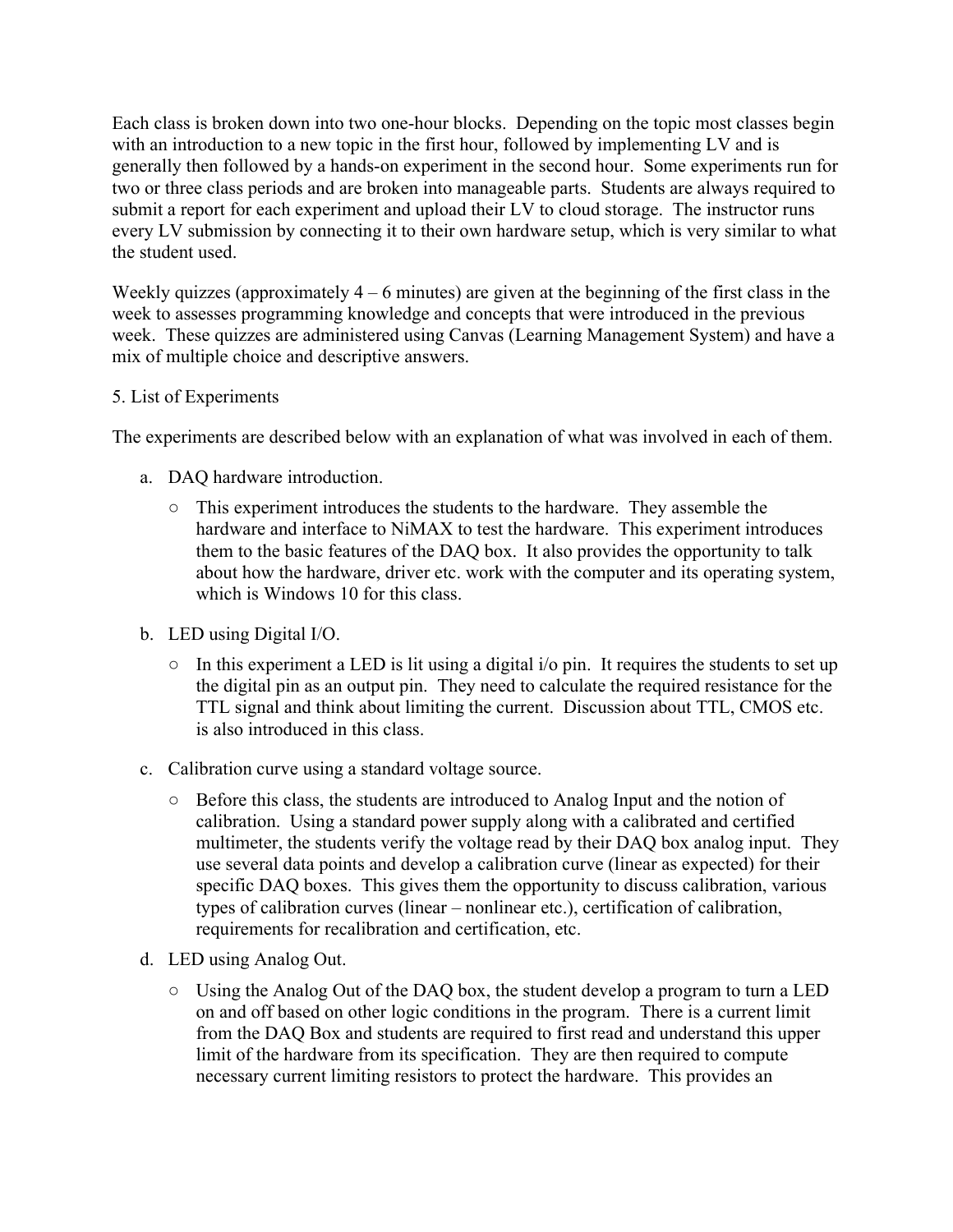opportunity to introduce students to the power limitation for devices that interface to computers and how external power is required for higher power devices like motors.

- e. Daisy Chain using Digital I/O.
	- Students interface two or more DAQs to communicate using the digital input and outputs. This simulates a process where one station (simulated by a student's DAQ Box) communicated with the next station (simulated by another student's DAQ Box) in a process or manufacturing operation. LEDs from previous experiments are used to provide visual indications in addition to on screen indicators. The students need to discuss the protocol, handshake, when to abort, and other relevant issues to establish the communication and show a demonstration. This clearly opens the opportunity to discuss automated processes in a manufacturing setup, process control etc.
- f. Generating the Diode characteristic curve.
	- Using a small signal diode along with analog output and analog input, students generate the diode characteristic curve. They then use curve fitting blocks provided by LV to fit various curves. In this experiment, they are required to understand the idea of where they have to measure the voltage drop using the analog input. They are also required to generate an analog output that is stepped from zero volts to a fixed maximum. This demonstrates the power of using a multifunction DAQ Box as a power source, a signal generator, and a multimeter.
- g. Diode Rectification.
	- This experiment introduces how to generate a varying amplitude sinusoidal voltage to be supplied to a diode to study basic rectification. This also demonstrates the capability of using a multifunction DAQ Box as a signal generator. Analog input is used to measure the rectified output and graph it. Varying the frequency of the sinusoid are also introduced in this experiment. This provides an opportunity to talk about bandwidth and associated limitations of hardware. The classroom instruction also refers to the data sheet to pull out pertinent information that is needed to be understood to make the interface work.
- h. NTC Thermistor.
	- In this experiment, a NTC (negative temperature coefficient) sensor is used. The data sheet is used to first discuss the specifications, which provides another opportunity to introduce reading data sheets to the students. A general discussion about the pros and cons of linear and non-linear sensors is used in the classroom and is exemplified with the NTC sensor. The need to understand the underlying mathematical model of the sensor during calibration are also discussed as part of the lecture. The students wire the circuit and write the LV program. Data is collected in a file and the concept of file input/output was introduced. The experiment uses beakers with distilled water heated to different temperatures along with a digital thermometer to act as the calibration standard. A second LV file is used to read in the data file and perform a calibration curve which was based on the underlying model.
- i. Linear IC based temperature sensor.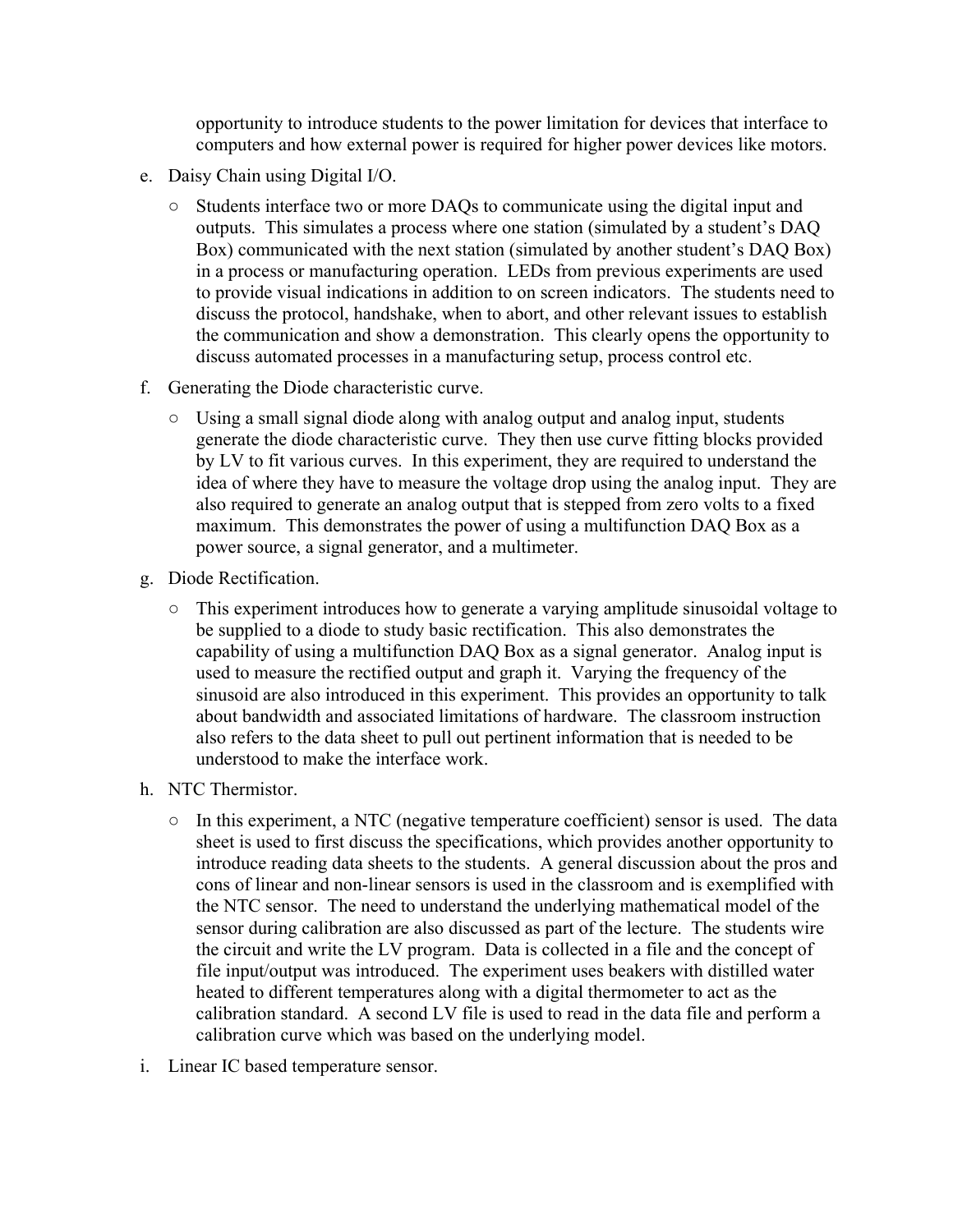- In this experiment, an IC based linear temperature sensor such as LM35Z is used. The students are once more taught how to read data sheets and pull-out necessary information to interface them with the DAQ box. The pros and cons of the linear temperature sensor is discussed. A calibration is then carried out with a set of beakers with water at different temperatures. A digital thermometer is used as the reference standard. The nominal calibration value from the data sheet is compared to what was obtained by the student, and a discussion about the reason for this is done in class and in the report.
- j. Potentiometer as a sensor.
	- A potentiometer with a shaft and rotating contact is used for this experiment. Calibration of angular displacement to the voltage drop is carried out so students learn how to use a potentiometer as an angular sensor.
- k. Motor control with external power and additional sensors.
	- In this experiment, a DC motor is speed controlled. The need for an "interface circuit" to make the low-powered DAQ box control the high-powered motor is discussed. Discussion about amplification circuits is carried out, in addition to discussion of freewheeling diodes to handle inductive loads. PWM (pulse width modulation) is also introduced to help with the control of the motor.
	- As a final project students have to control the speed of the motor based on a set temperature. One of the two temperature sensors can be used for this. They also have to indicate with LED's if the temperature is above or below the set point.

Optionally, students could be offered an option to come up with their own final project that will use two analog outputs, at least one analog input, and one digital input. Given this option, students have done various projects like a simple swinging pendulum that was balanced at different angles with the use of a motor with a propellor and a paper rolling machine to roll single-sheet, yearly calendars.

#### 6. Pandemic Instruction

When the class was taught face-to-face (F2F), it was easy to use the two projectors in class to show the lecture and give guidance on how to build the virtual instrument (VI), setup hardware, and run the experiment. During the pandemic, students acquired their own DAQ box and component kit (Appendix B) for \$185. The lecture continued in the same way as F2F and was broken down into two segments of one hour each. Videos were made to offer step-by-step instructions on the hardware setup and had to be done before class. In the first hour, the lecture content was delivered via Zoom and the hardware setup video was once more shown and discussed in case students had trouble. In the second hour, students were required to finish their hardware and develop the LV program. Zoom features like Screen Sharing, Remote Control, and traditional phone calling were extensively used to guide the students to help debug hardware and software on a one-on-one basis as would have been done in the F2F class. See some of the student comments for the pandemic fall semester in the next section.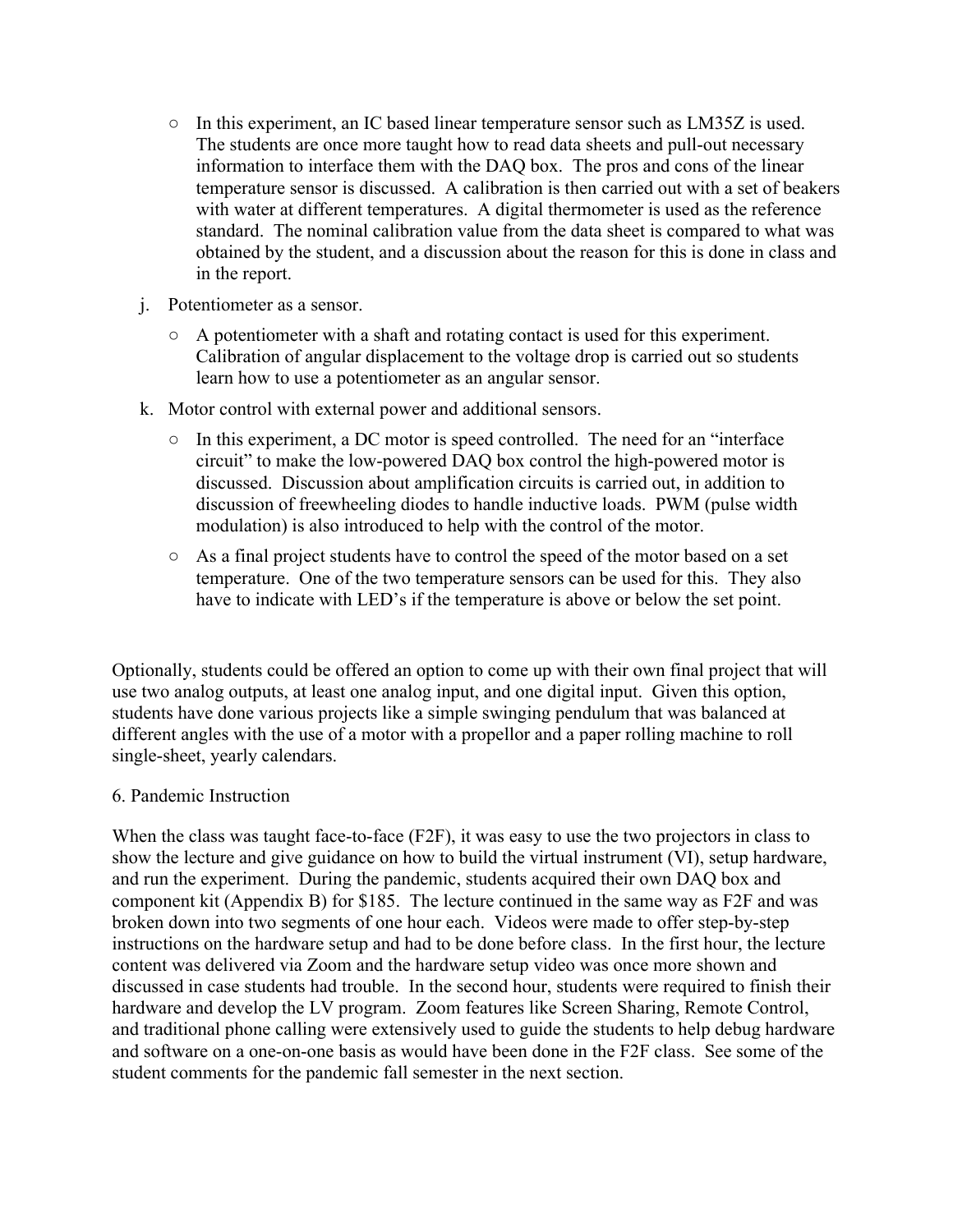#### 7. Summary

Students in general like the course and the open-ended problems in the experiments. When compared to many other labs, the instructions were not necessarily following steps, take data, and go, but rather involved more thinking, discussion, and details that they did not get in other hands-on classes. Below is some feedback from students on this class: (comments are edited for spelling, otherwise just copied)

- Hands-on training is *positive*.
- Having Labview at home was nice and having no book.
- Other students took a lot longer to understand concepts, so I got bored.
- [I liked] Hands on work, ability to work at our own pace, the practicality of the course, motivation from the professor.
- purchasing the NI USB-6008 was a *huge improvement* in this class. I was not only able to learn labview but how to implement it in machines.
- *the demonstrations and handouts were good*, the extensive lecture and working through worksheet collaboratively as a group was slow and unbeneficial.
- The hands-on portion was positive.
- Dr. Professor appeared to work with the students independent of class time to help them successfully progress through the course material. Dr. Professor definitely provided a positive learning experience.
- There seemed to be unnecessary background information that was not used, more time could have been spent on the device terminology. The positive aspects of the class were the instructor interaction during the labs.
- How to implement the DAQ into an actual machine.
- How to use the DAQ to output sounds, how to chain together multiple DAQ systems to work together, and simply how to program with LabView.
- how to make a temperature sensor work, and calibration.
- DEFINITELY the professor's attitude toward this class and his style of teaching helped my learning in this class.

Pandemic Fall 2020 Feedback

- What aspects of this course made you learn?
	- o Professor absolutely cares about creating a positive learning experience and was willing to help and go the extra mile.
	- o Working through the projects on my own time.
	- o The walkthrough given and peers.
	- o Teacher is very helpful and will work out any problem with you by making you learn and solve it instead of just helping with the answer.
	- o The in-depth perception of knowledge. Very intelligent professor.
	- o The professor's understanding of the topics. The professor's ability and willingness to help. The professor's eagerness to learn and help others.
	- o I really enjoyed taking Dr. Professors class. He is a really nice professor and seems to genuinely care about his student's success. His handouts were extremely helpful in explaining things.
	- o Very engaging and willing to help where he can. Nicely written lab instructions.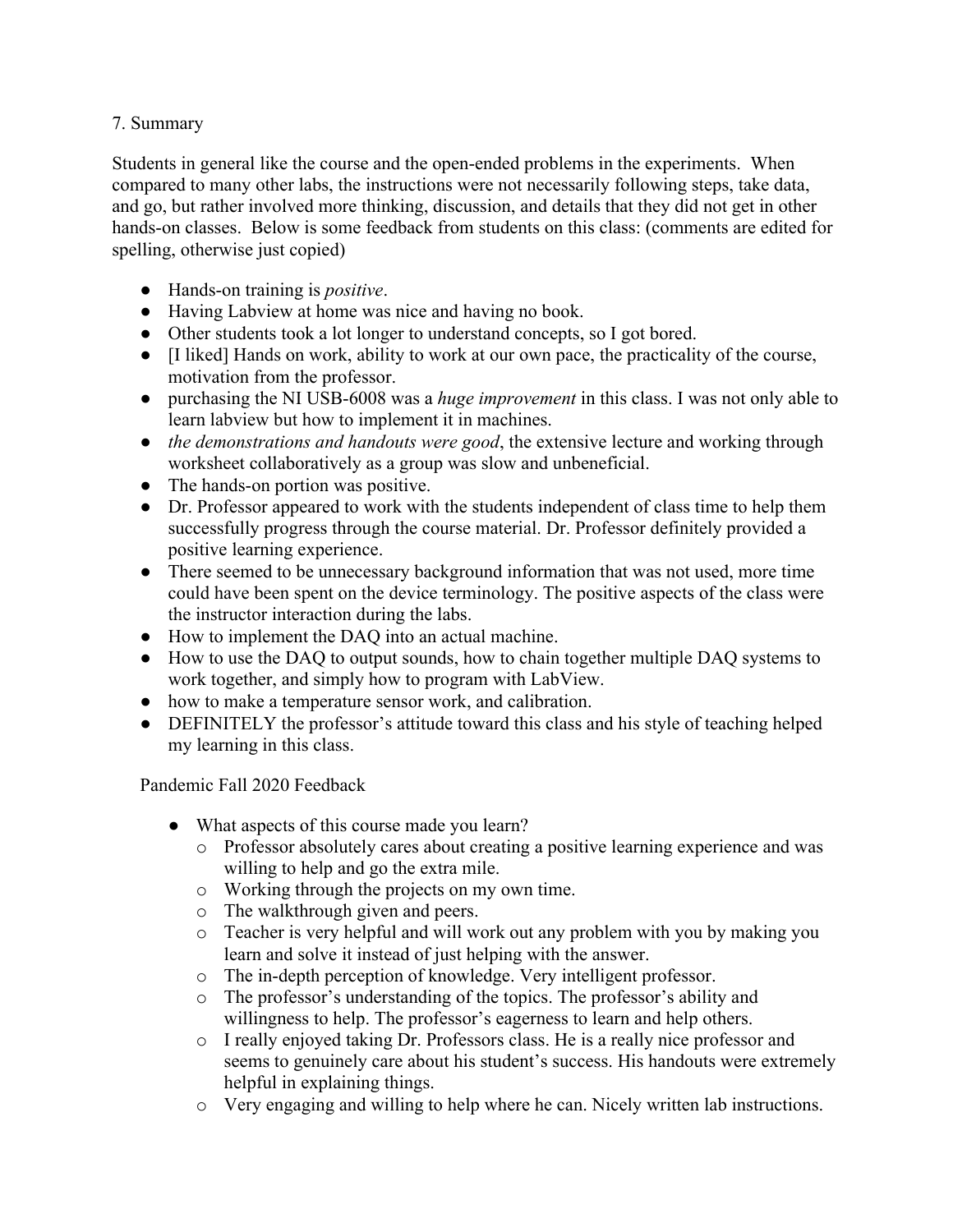- $\circ$  I enjoyed what I was learning and saw how it could be useful after I graduate.
- o The PowerPoints.
- o The practice exercises completed in class.
- o The professor utilized guided discussion and practice quite well. He answered questions as he guided us through the exercises.
- o The videos that were posted helped.
- o The Professors usage of PowerPoint slides, as well as videos, was very helpful. While at times the learning experience was hindered by circumstances, the professor was very accommodating and understanding, regularly accepting work even after the due date had passed. I also appreciate his generosity, and willingness to help.
- o Students work through problems they might have. The Professor's attitude towards the class was very positive, and he seemed very happy to be teaching. The environment in general was very enjoyable and helped me get into specific topics being taught each week. I do not care what anyone says, I enjoyed his jokes too.
- What changes to this course could improve your learning?
	- o Course is slightly difficult because if it being online.
	- o Distance learning is not really my thing but that is not the professor's fault and is all I would change.
	- o Navigating the canvas page for this class was not great.
	- o The projects need to be clearer. There was a lack of direction and the professor basically said to figure it out even though this is an introduction course to the software.
	- o This course would be much better to teach in person but other than that the course was very well done considering it is online.
	- o Better instruction
	- o How things are submitted
	- o In class rather than online.

#### 8. Conclusion

This class structure and format provided a rich learning environment for students to understand how to interface the world to computers. The experiments offer ample opportunity for students to learn through open-ended examples. Student comments reflect some of the positive aspects and what could be improved. The setup is well suited for the pandemic when all classes had to be held remotely. There is work planned to gather more extensive feedback from students to further study the learning impact of this course.

The author of this paper will be very glad to share the resources (PowerPoint slide deck, worksheets, experiment writeup, quizzes, projects, instructions videos etc.) developed with any faculty that wants to adopt the course on their university. (Please contact [rungun.nathan@yahoo.com\)](mailto:rungun.nathan@yahoo.com).

#### References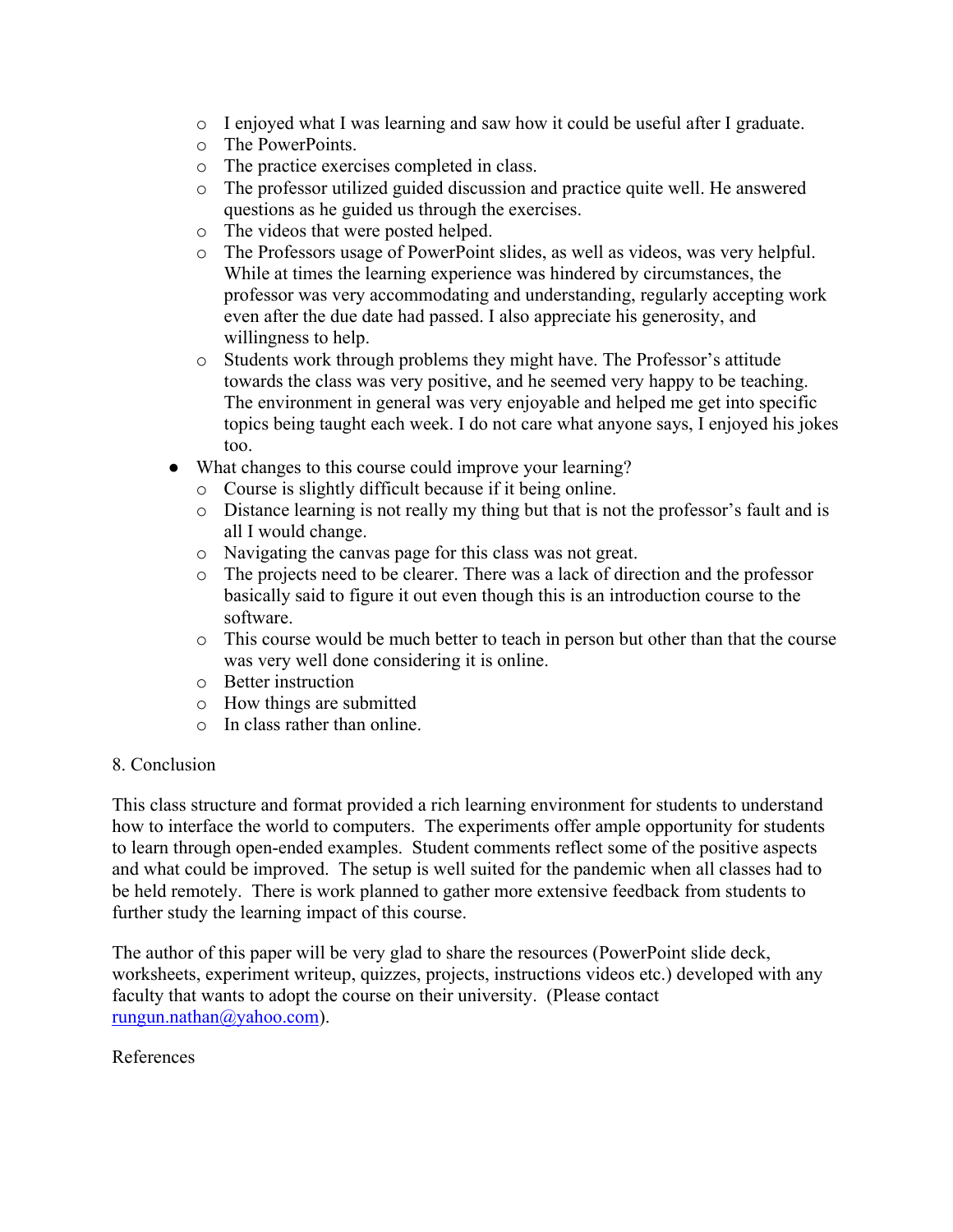- 1. Arsenault, J., et al. "Integration of sensors into secondary school classrooms" in *Frontiers in Education*, *2005*. FIE '05. Proceedings 35<sup>th</sup> Annual Conference. 2005.
- 2. Mahonen, P., E. Meshkova, and J. Riihijarvi. "A novel partnership of a school and a university: using the work of university students to enhance science teaching and to foster interest to technology in K-12 schools" in *Frontiers in Education Conference, 2008*. FIE 2008. 38th Annual. 2008.
- 3. Sobhan, S., et al. "Modern sensing and computerized data acquisition technology in high school physics labs." *Advances in computer, information, and systems sciences, and engineering*. Springer Netherlands, 2007. 441-448.
- 4. Stephan, E. A., & Ohland, M. (2005, June), "Using Real Time Sensors in The Engineering Classroom: The Ongoing Development of An Engineering Education Experiment" Paper presented at *2005 ASEE Annual Conference, Portland, Oregon*. <https://peer.asee.org/14949>
- 5. Farahmand, F., & Mohan Kesireddy, L., & Lynch, M. (2009, June), "A Low-Cost Approach to Integrating Sensor Technology in Multidisciplinary Courses" Paper presented at *2009 Annual ASEE Conference & Exposition, Austin, Texas*. <https://peer.asee.org/4723>
- 6. Ferri, A. A., & Craig, J. I., & Ferri, B. H., & Alemdar, M., & Klein, B. (2020, June), Development of Team-Based Hands-On Learning Experiences Paper presented at 2020 ASEE Virtual Annual Conference Content Access, Virtual Online. https://peer.asee.org/34461
- 7. Dannelley, D., & Bryner, E. (2020, June), Fundamental Instrumentation Course for Undergraduate Aerospace and Mechanical Engineering Paper presented at 2020 ASEE Virtual Annual Conference Content Access, Virtual Online. 10.18260/1-2—34696. https://peer.asee.org/34696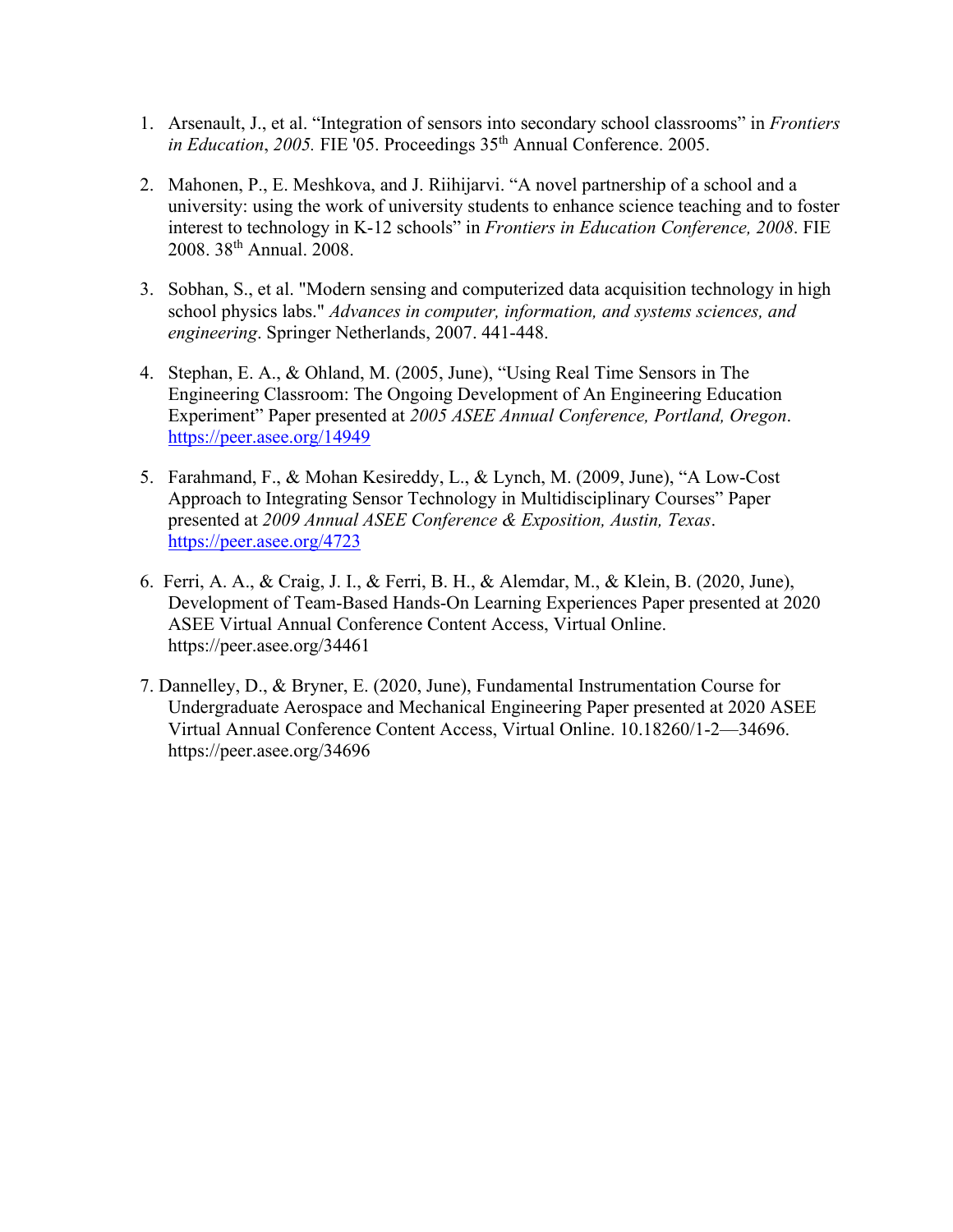Appendix A

| <b>EMET 230 - Computerized Input-Output Systems</b> |                                                                                                                                                        |  |  |  |  |  |
|-----------------------------------------------------|--------------------------------------------------------------------------------------------------------------------------------------------------------|--|--|--|--|--|
| <b>Catalog Description:</b>                         | <b>EMET 230: Computerized I/O Systems (3)</b>                                                                                                          |  |  |  |  |  |
|                                                     | Introduction to concepts of structured programming, data acquisition,                                                                                  |  |  |  |  |  |
|                                                     | computerized interfaces, and graphical user interfaces.                                                                                                |  |  |  |  |  |
|                                                     | Course Co-requisite: EET 212W                                                                                                                          |  |  |  |  |  |
| <b>Goals of the Course:</b>                         | <b>Computerized I/O Systems</b>                                                                                                                        |  |  |  |  |  |
|                                                     | This course will provide the students with the knowledge of steps and issues to be                                                                     |  |  |  |  |  |
|                                                     | addressed when deciding on computerized input-output systems. Understanding the                                                                        |  |  |  |  |  |
|                                                     | basic property and types of signals, significant figures, rounding off etc. Steps in                                                                   |  |  |  |  |  |
|                                                     | choosing hardware and understanding some of the principles used in the software design<br>to develop user friendly and intuitive interfaces.           |  |  |  |  |  |
|                                                     |                                                                                                                                                        |  |  |  |  |  |
| <b>Relationship to EMET</b>                         | EMET 230 contributes to the following EMET program outcomes:                                                                                           |  |  |  |  |  |
| <b>Program Outcomes:</b>                            | Students should be able to identify, analyze, and solve technical problems                                                                             |  |  |  |  |  |
|                                                     | related to integration of electrical, mechanical, instrumentation, computers, and                                                                      |  |  |  |  |  |
|                                                     | control components to perform industrial and manufacturing functions.                                                                                  |  |  |  |  |  |
|                                                     | (Outcome 1)<br>Be able to plan and conduct experimental measurements, use modern test and                                                              |  |  |  |  |  |
|                                                     | data acquisition equipment, and be able to analyze and interpret the results.                                                                          |  |  |  |  |  |
|                                                     | (Outcome 3)                                                                                                                                            |  |  |  |  |  |
|                                                     | Be able to apply electrical, electronic, and mechanical devices; computers; and                                                                        |  |  |  |  |  |
|                                                     | instrumentation systems, as appropriate, to the development, operation,                                                                                |  |  |  |  |  |
|                                                     | troubleshooting, and maintenance of electromechanical systems. (Outcome 4)                                                                             |  |  |  |  |  |
|                                                     | Demonstrate basic knowledge of control systems, including appropriate<br>computer technologies and programming skills, as appropriate, for the applied |  |  |  |  |  |
|                                                     | as applied to the design, operation, troubleshooting, and maintenance of                                                                               |  |  |  |  |  |
|                                                     | electromechanical systems. (Outcome 6)                                                                                                                 |  |  |  |  |  |
| <b>Course Outcomes:</b>                             | The specific course outcomes supporting the program outcomes are:                                                                                      |  |  |  |  |  |
|                                                     | Outcome 1: Apply electrical, electronic, and mechanical devices; computers;                                                                            |  |  |  |  |  |
|                                                     | and instrumentation systems to the development, operation, troubleshooting,                                                                            |  |  |  |  |  |
|                                                     | and maintenance of electromechanical systems.                                                                                                          |  |  |  |  |  |
|                                                     | Outcome 3: Develop fundamental skills about signals, data acquisition                                                                                  |  |  |  |  |  |
|                                                     | hardware, interface etc.                                                                                                                               |  |  |  |  |  |
|                                                     | Outcome 4: Choose appropriate technology to solve computerized input-output                                                                            |  |  |  |  |  |
|                                                     | problems.<br>Outcome 6: Understand appropriate technologies, interfaces, operations, and                                                               |  |  |  |  |  |
|                                                     | maintenance of computerized interface systems.                                                                                                         |  |  |  |  |  |
| <b>Suggested Texts:</b>                             | The following are suitable texts and/or references for this course:                                                                                    |  |  |  |  |  |
|                                                     |                                                                                                                                                        |  |  |  |  |  |
|                                                     | Learning with LabVIEW - Bishop ISBN-13: 9780134022123Publisher:<br>Prentice Hall                                                                       |  |  |  |  |  |
|                                                     | Measurement and Data Analysis for Engineering and Science, by Patrick Dunn,<br>٠                                                                       |  |  |  |  |  |
|                                                     | Publisher CRC Press, ISBN: ISBN 9781439825686                                                                                                          |  |  |  |  |  |
| <b>Prerequisites by Topic:</b>                      | Students are expected to have the following topical knowledge upon entering this                                                                       |  |  |  |  |  |
|                                                     | course:                                                                                                                                                |  |  |  |  |  |
|                                                     | Knowledge of electrical systems.<br>٠                                                                                                                  |  |  |  |  |  |
|                                                     | Digital electronics<br>٠                                                                                                                               |  |  |  |  |  |
|                                                     | <b>Electrical Circuits</b>                                                                                                                             |  |  |  |  |  |
|                                                     | <b>Basic statistics</b>                                                                                                                                |  |  |  |  |  |
| <b>Course Topics:</b>                               | Introduction to input/output and computer interface at a block diagram level.<br>٠                                                                     |  |  |  |  |  |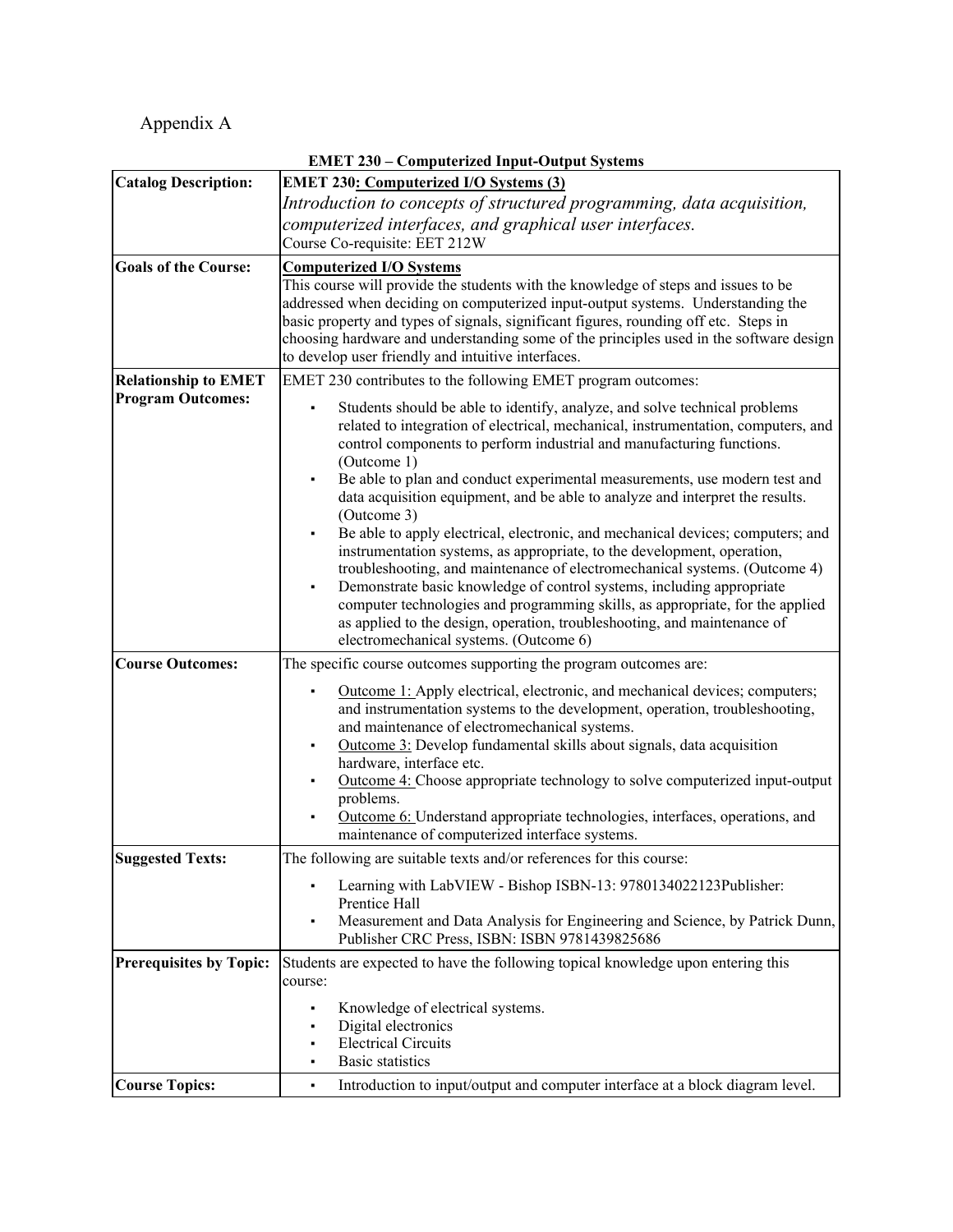|                             | Properties of signals. Analog VS digital. Types of linearity. Basic idea of<br>×,<br>digitization, frequency, sampling, significant figures, rounding, truncation,<br>resolution, accuracy, precision, Error in measurement, Calibration etc. Basic<br>statistics of data.<br>Components of a typical computerized i/o systems. Input VS output. Types of<br>inputs and outputs, their differences. Use several commercial DAQ boards to<br>discuss how inputs and outputs are handled.<br>Basic programming blocks and structures used in various computer i/o systems<br>$\blacksquare$<br>software. For example, sequential structure, loops using for, while, decision<br>structures like if, if then else, switch, case etc. Boolean logic. Designing<br>modules for common tasks. Demonstration of these techniques will be done<br>using commercial software LabVIEW.<br>Steps in input/output setup, configuring, processing, and closing.<br>Graphics user interface principles in general. |  |  |  |
|-----------------------------|------------------------------------------------------------------------------------------------------------------------------------------------------------------------------------------------------------------------------------------------------------------------------------------------------------------------------------------------------------------------------------------------------------------------------------------------------------------------------------------------------------------------------------------------------------------------------------------------------------------------------------------------------------------------------------------------------------------------------------------------------------------------------------------------------------------------------------------------------------------------------------------------------------------------------------------------------------------------------------------------------|--|--|--|
| <b>Computer Use:</b>        | The course will use computers to let students create interfaces, software components and<br>build some computerized input-output systems.                                                                                                                                                                                                                                                                                                                                                                                                                                                                                                                                                                                                                                                                                                                                                                                                                                                            |  |  |  |
| <b>Required Equipments:</b> | Data acquisition hardware, and software. (For example, NI 6001, compact DAQ with<br>suitable plugin modules like analog in, analog out, digital i/o, thermocouples modules<br>etc. and LabVIEW). Miscellaneous components for interface like sensors, actuators,<br>cables, terminal blocks etc.                                                                                                                                                                                                                                                                                                                                                                                                                                                                                                                                                                                                                                                                                                     |  |  |  |
| <b>Course Grading:</b>      | Course grading policies are left to the discretion of the individual instructor.                                                                                                                                                                                                                                                                                                                                                                                                                                                                                                                                                                                                                                                                                                                                                                                                                                                                                                                     |  |  |  |
| <b>Library Usage:</b>       | The instructor may ask students to study various other vendor product manuals for<br>students to get a better appreciation of the several complex issues involved in<br>computerized input-output systems. Recent technical publications can be used to study<br>current methods in computerized i/o systems.                                                                                                                                                                                                                                                                                                                                                                                                                                                                                                                                                                                                                                                                                        |  |  |  |
| <b>Course Assessment</b>    | The following may be useful methods for assessing the success of this course in<br>achieving the intended outcomes listed above:<br>In-class quiz, tests, and examinations.<br>Projects: Can be used to test student understanding issues for interface and how<br>they design graphical user interfaces<br>Homework problems                                                                                                                                                                                                                                                                                                                                                                                                                                                                                                                                                                                                                                                                        |  |  |  |